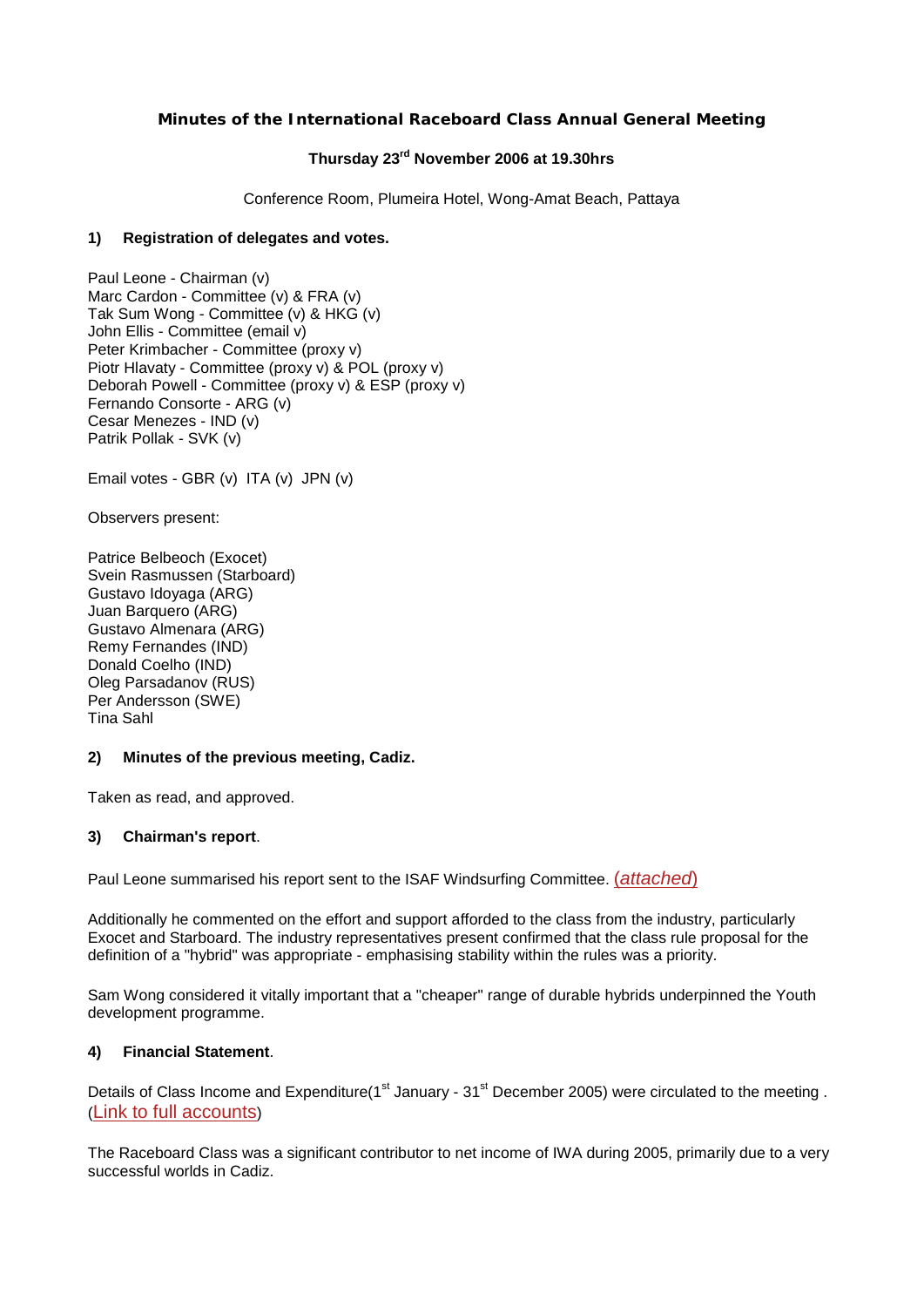The class should not rely upon RSX competitors in the future, although the priority should remain getting sailors on the start line at quality events.

Patrice Belbeoch considered it vitally important that events are interesting and attractive to sailors, the industry, sponsors, spectators and the media.

A full and interesting programme of regattas was already contracted to organisers for 2007:

Europeans 12-19 April, France

Youth & Masters Worlds 1-7 September, Spain

Worlds 1-6 October, Argentina.

#### **5. Proposals for 2007 Class Rules**.

| 5.1 "that two principal divisions are created within the Raceboard class: "Longboard" and<br>"Hybrid". | Approved                  |
|--------------------------------------------------------------------------------------------------------|---------------------------|
| A longboard is defined as a board with a minimum length of 321 CM and a maximum of<br>:380cm:          |                           |
| a hybrid is defined as a board with a minimum length of 270cm and a maximum of                         | YES 14<br>NO <sub>3</sub> |
| 320cm."                                                                                                |                           |

# **6. Proposals for 2006 Championship Rules.**

| 6.1 "To authorize the Class Committee to undertake a review of the Championship Rules and                                                                             | Approved                                 |
|-----------------------------------------------------------------------------------------------------------------------------------------------------------------------|------------------------------------------|
| introduce changes, based upon the experience of the 2006 World Championship and                                                                                       | <b>YES 16</b>                            |
| the views of the Annual General meeting."                                                                                                                             | NO <sub>1</sub>                          |
| 6.2. Creation of a youth women world championship title. This will be achieved by<br>converting Men to Open; Women to Youth Women; Youth to Youth Men; & Masters Open | <b>Approved</b><br><b>YES 16</b><br>NO 1 |
| 6.3 Modification of the hybrids-youths equipment rules by specifying within the existing                                                                              | <b>Not</b>                               |
| rules an 'approved list' of boards and rigs; of which 2 of the selection criteria would be                                                                            | approved                                 |
| a maximum price and an exclusion of the Olympic equipment.                                                                                                            | YES 3                                    |

## **7. Proposals for 2008 Championship venues**.

|                                                                                       | Approved |
|---------------------------------------------------------------------------------------|----------|
| 7.1 The Class Committee be empowered to select suitable venues for the 2008 World and |          |
| Continental Championships, and finalise contracts.                                    | NES 17   |
|                                                                                       | NOP      |

## **8. Other proposals**